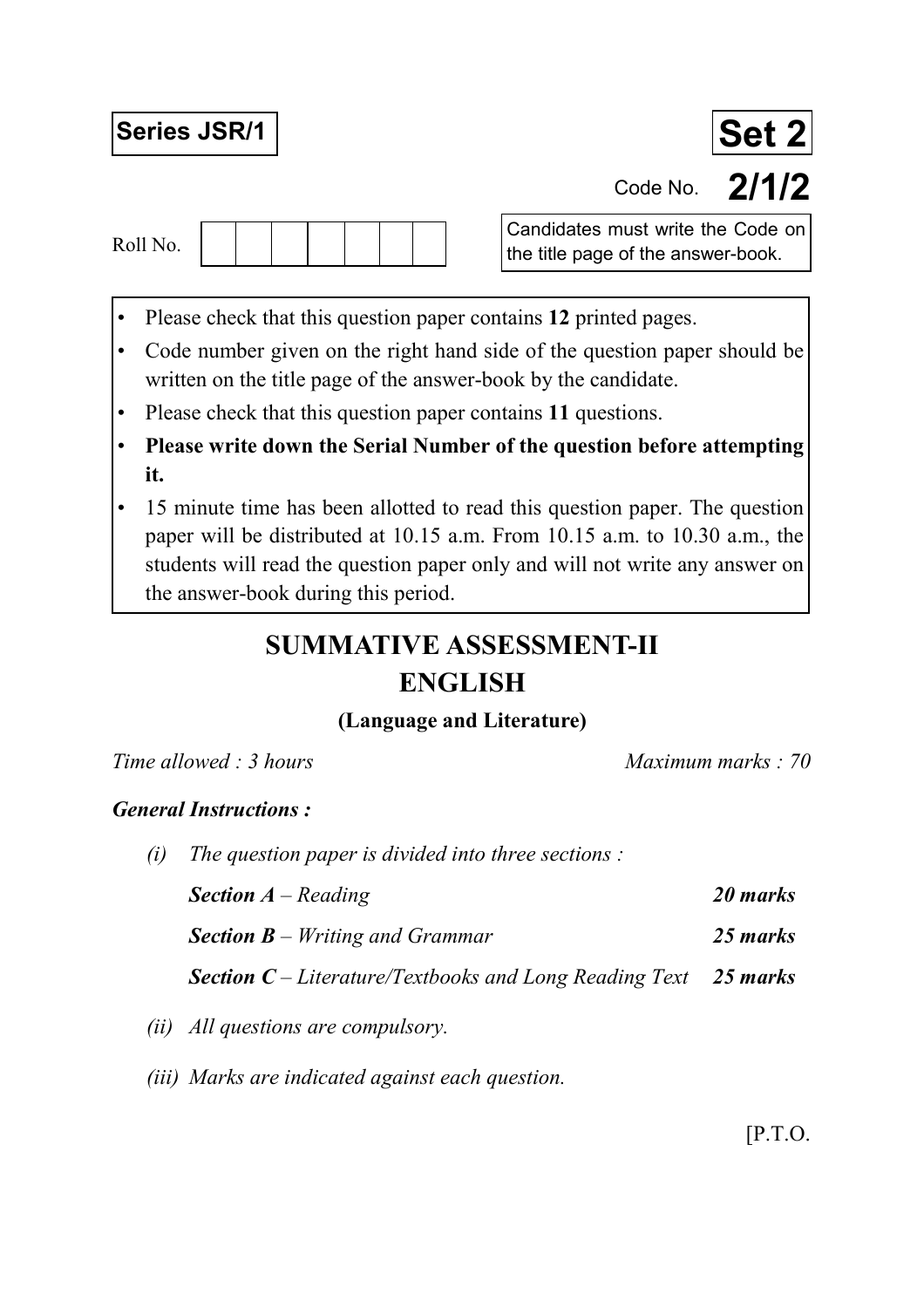#### **Section-A**

#### **(Reading) 20 marks**

**1.** Read the passage given below and answer the questions that follow :  $1 \times 8=8$ 

 If you are addicted to coffee, and doctors warn you to quit the habit, don't worry and just keep relishing the beverage, because it's not that bad after all! In fact, according to a new study, the steaming cup of Java can beat fruits and vegetables as the primary source of antioxidants. Some studies state that coffee is the number one source of antioxidants in American diet, and both caffeinated and decaf versions appear to provide similar antioxidant levels.

 Antioxidants in general have been linked to a number of potential health benefits, including protection against heart diseases and cancer, but Vinson, a dietitian said that their benefits ultimately depend on how they are absorbed and utilized in the body. The research says that coffee outranks popular antioxidant sources like tea, milk, chocolate and cranberries. Of all the foods and beverages studied, dates actually have the most antioxidants based solely on serving size, but since dates are not consumed anywhere near the level of coffee, the drink comes as the top source of antioxidants, Vinson said.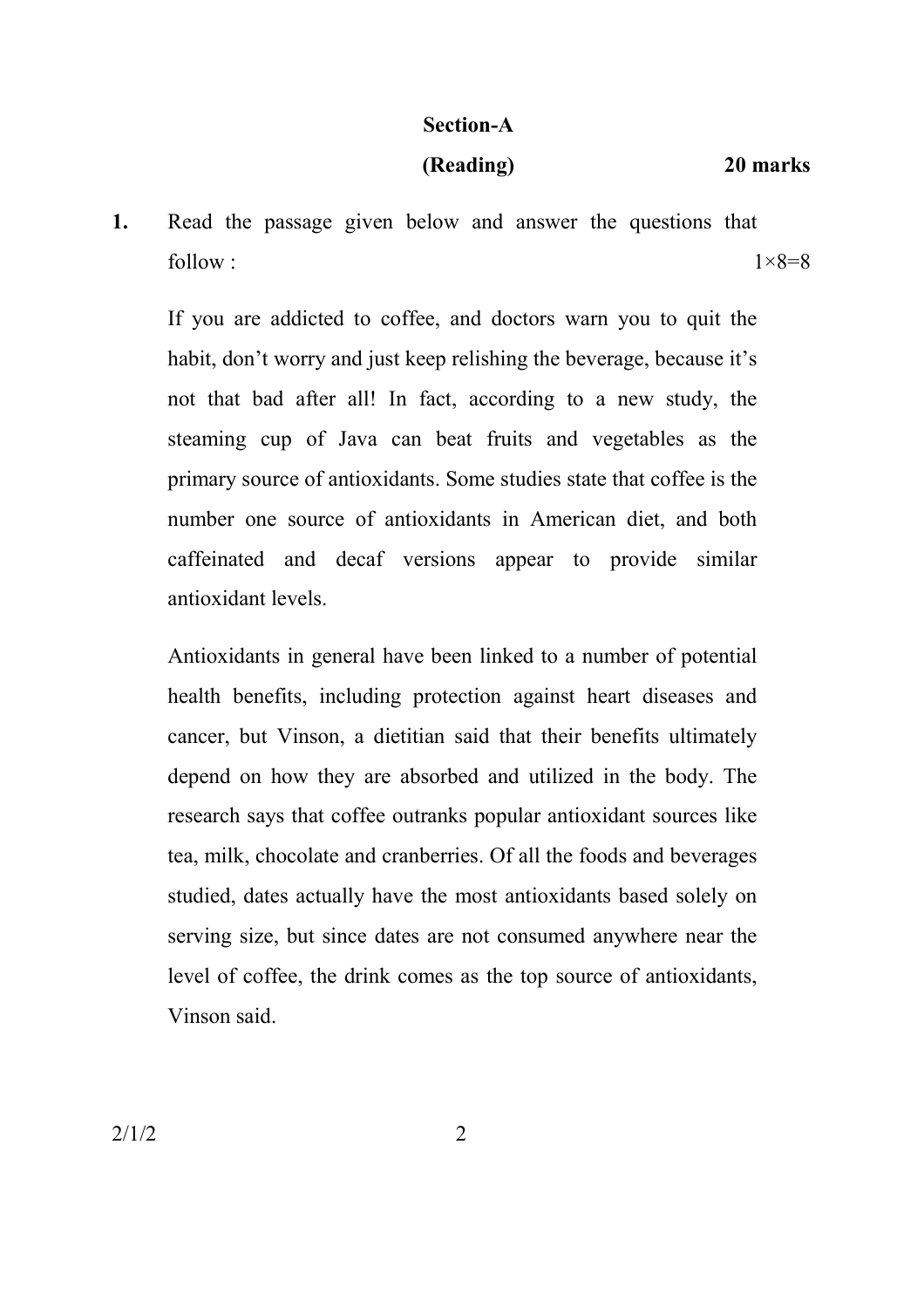Besides keeping you alert and awake, coffee has been linked to an increasing number of potential health benefits, including protection against liver and colon cancer, type 2 diabetes, and Parkinson's disease, according to some recently published studies.

 The researchers, however, advise that one should consume coffee in moderation, because it can make you jittery and cause stomach pains.

- (a) What do doctors advise us about the habit of drinking coffee?
- (b) What are the two versions of coffee that are drunk in America?
- (c) State any two benefits of antioxidants.
- (d) What does Vinson say about the consumption of antioxidants?
- (e) Name any two popular sources of antioxidants.
- (f) How does coffee outrank dates in the level of antioxidants?
- (g) Mention any two benefits of coffee.
- (h) What do researchers warn us about the excessive use of coffee ?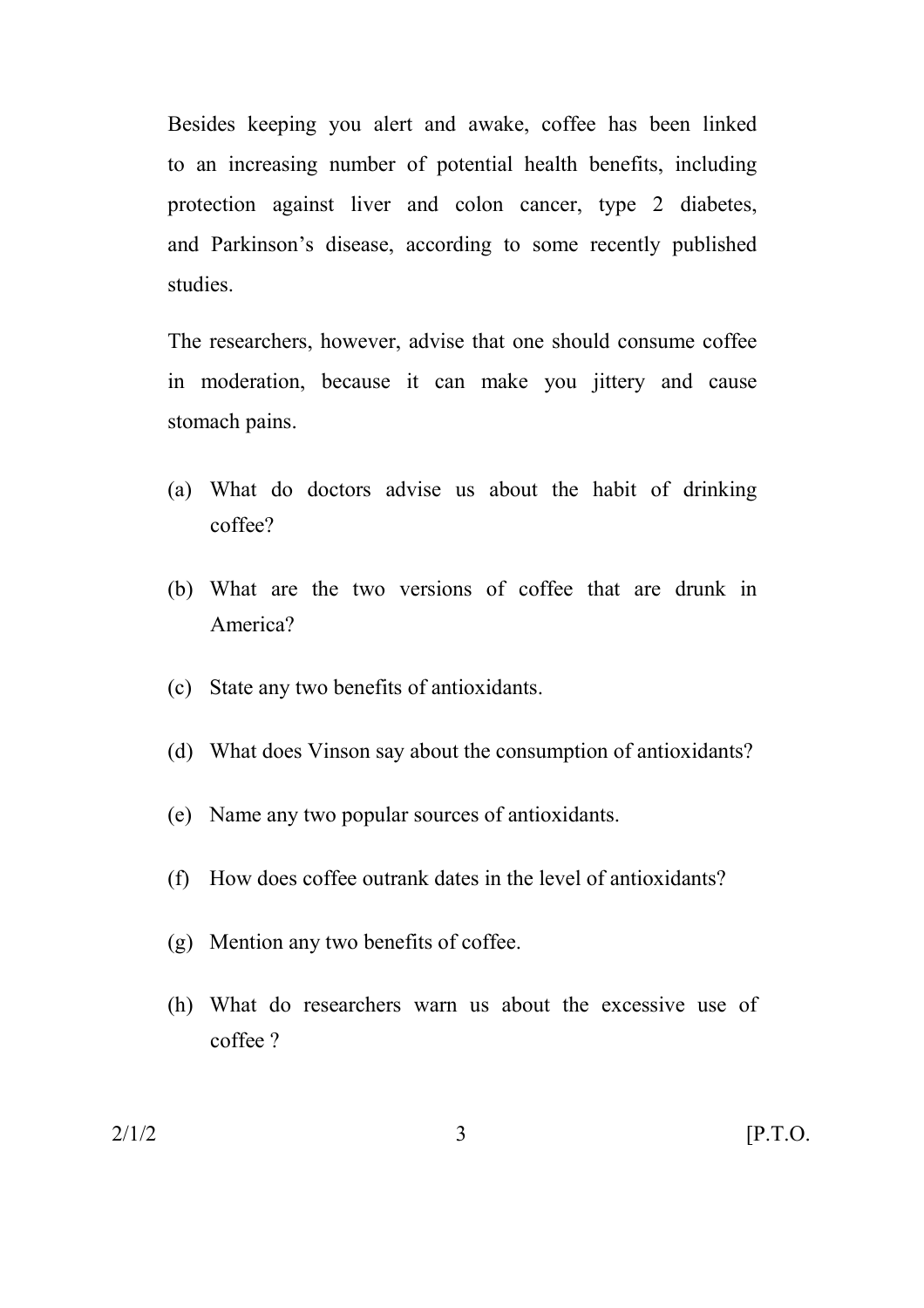**2.** Read the following passage carefully : 12

#### Gandhiji As a Fund Raiser

Gandhiji was an incurable and irrestible fund raiser. He found special relish in getting jewellery from women. Ranibala of Burdwan was ten years old. One day she was playing with Gandhiji. He explained to her that her bangles were too heavy for her delicate little wrists. She removed the bangles and gave them away to Gandhiji.

 He used to talk jokingly to small girls and created distaste for ornaments and created a desire in them to part with the jewellery for the sake of the poor. He motivated them to donate their jewellery for social usage.

 Kasturbai didn't appreciate this habit of Gandhiji. Once she stated calmly, 'You don't wear jewels, it is easy for you to get around the boys. But what about our daughters-in-law ? They would surely want them.

 "Well!" Gandhiji put in mildly, "our children are young and when they grow up they will not surely choose wives who are fond of wearing jewellery." Kasturbai was very upset with the answer.

 Gandhiji was determined to keep the jewels to raise community fund. He was of the opinion that a public worker should accept no costly gifts. He believed that he should not own anything costly, whether given or earned. Kasturbai was a female with a desire to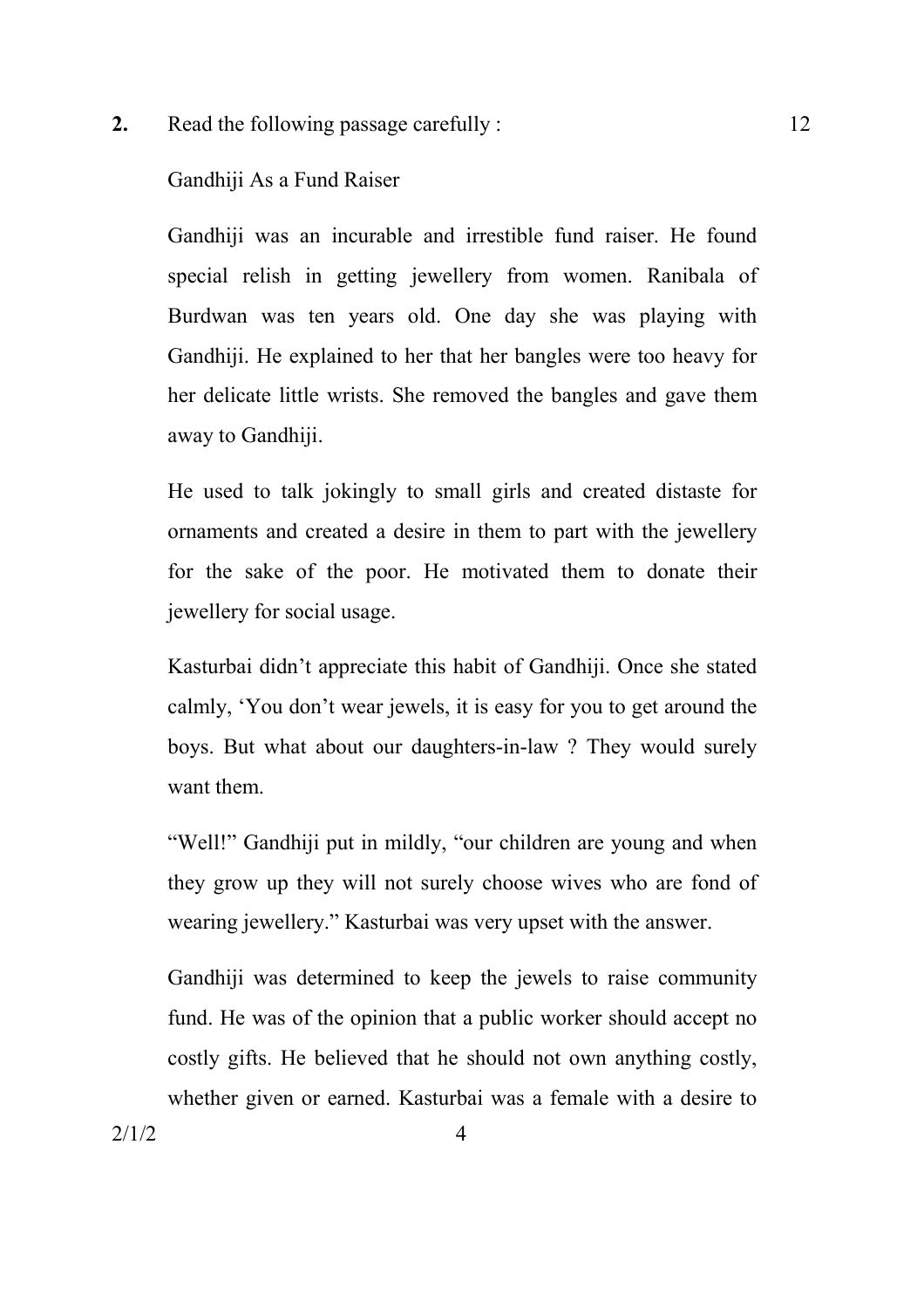adorn. But Gandhiji moved towards renunciation and donated every penny earned in South Africa to the trustees for the service of South African Indians.

- 2.1 Answer the questions given below :  $2 \times 4=8$ 
	- (a) How did Gandhiji create a distaste for jewellery in Ranibala ?
	- (b) What was Kasturbai's apprehension about their daughters-in-law ?
	- (c) What solution did Gandhiji suggest for the problem posed by Kasturbai ?
	- (d) How did Gandhiji serve the community ?
- 2.2 Find meanings of the words given below from the options that follow :  $1 \times 4=4$ 
	- (e) incurable (para 1)
		- (i) unreliable
		- (ii) untreatable
		- (iii) disagreeable
		- (iv) unbeatable
	- (f) motivated (para 2)
		- (i) encouraged
		- (ii) emboldened
		- (iii) incited
		- (iv) softened

 $2/1/2$  [P.T.O.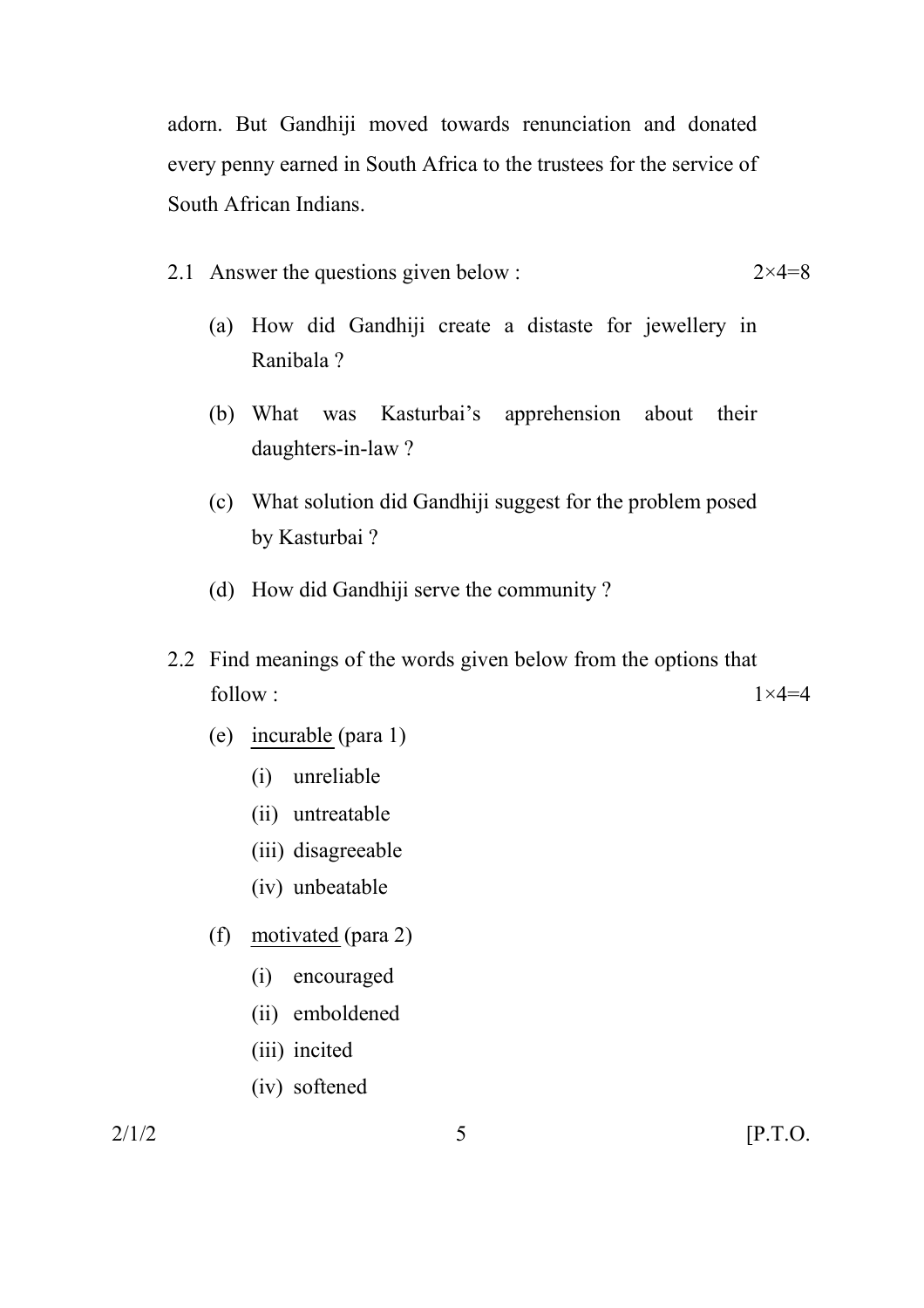- (g) upset (para 4)
	- (i) puzzled
	- (ii) furious
	- (iii) confused
	- (iv) distressed
- (h) renunciation (para 5)
	- (i) giving up
	- (ii) disagreement
	- (iii) opposition
	- (iv) termination

#### **Section-B**

#### **(Writing and Grammar) 25 marks**

**3.** Owing to the MCD employees' strike, the roads in your area are littered with garbage. Not only the place is stinking but also is a health hazard. As Miki/Manish of 112, Laxmi Nagar, write a letter in 100-120 words to the editor of a local newspaper informing the concerned authorities of the unhygienic conditions and requesting them to take appropriate and necessary action in the matter. 5

#### **Or**

 A civilised and well groomed personality has a positive impact on others. Write an article in 100-120 words for your school magazine on the importance of education in personality development. You are Miki/Manish.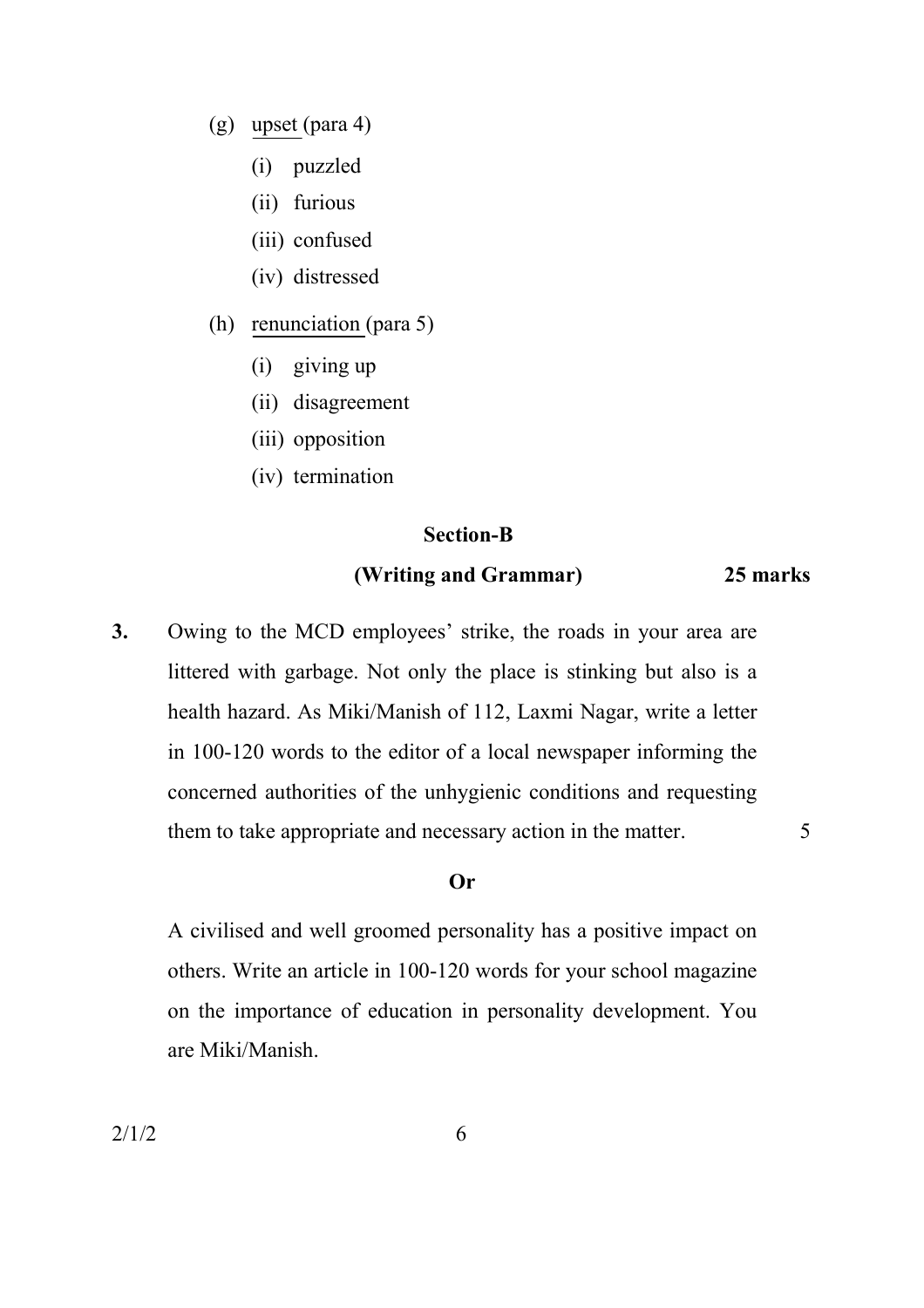**4.** Complete the following story in 150-200 words. The beginning of the story is given below :  $10$ 

On my way to school I usually see a beggar on the roadside. Yesterday on my way back, I did not see him there. Walking further I saw him limping slowly. Out of idle curiosity I followed him. Soon I found ........

#### **Or**

 It was a Sunday afternoon. We had gone for a picnic to a park. Suddenly I found that my seven year old sister was missing from the group. We went in search of her in the woods and ...........

**5.** Complete the paragraph given below with the help of options that follow :  $1 \times 3=3$ 

The Vichitra Veena as (a) and mame suggests (b) a rare instrument and there are not (c) \_\_\_\_\_\_\_\_ artistes who can play this instrument.

- (a) (i) a
	- (ii) an
	- (iii) the
	- (iv) some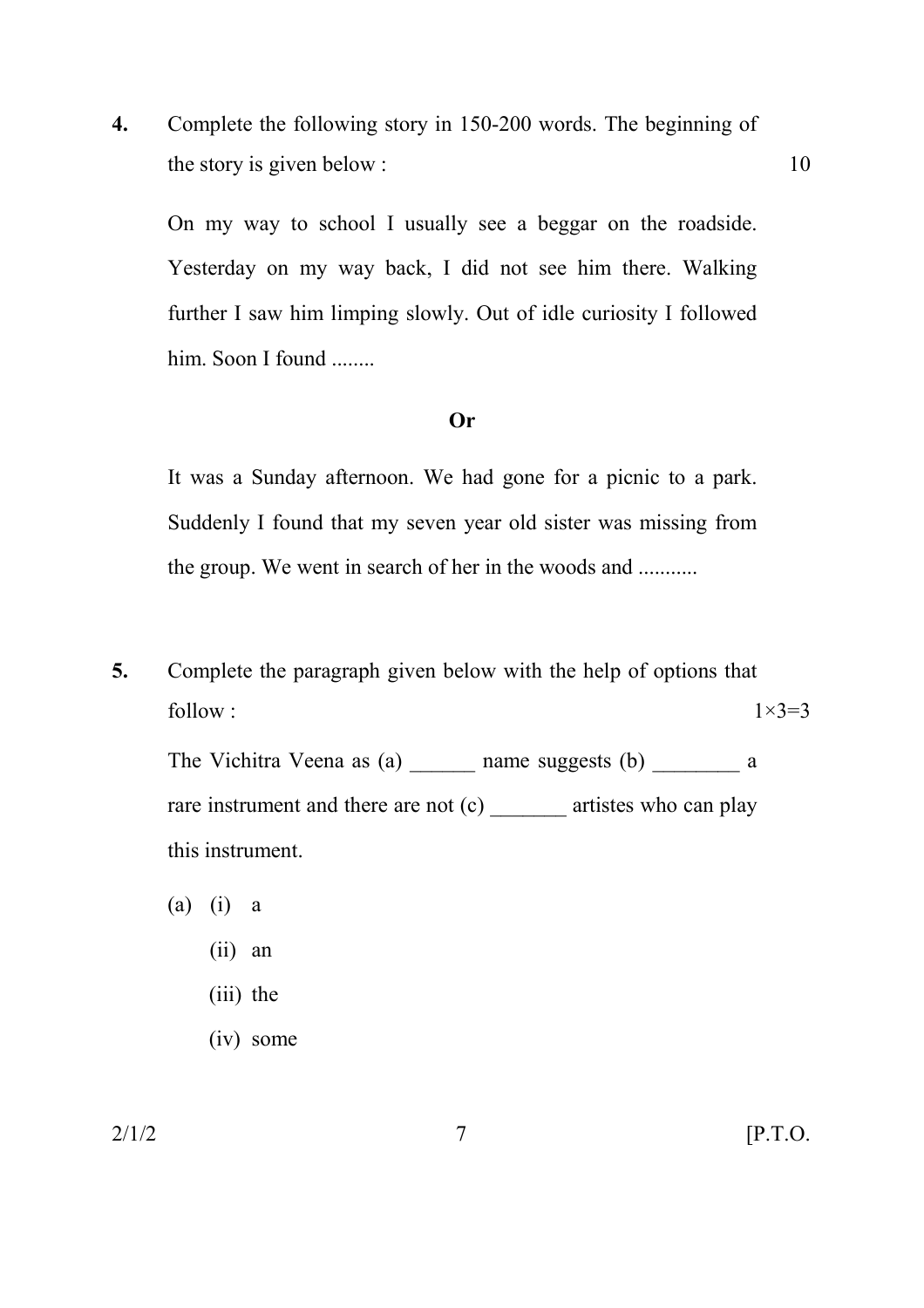- (b) (i) is
	- (ii) am
	- (iii) are
	- (iv) have been
- (c) (i) much
	- (ii) many
	- (iii) more
	- (iv) most
- **6.** The following paragraph has not been edited. There is one error in each line against which a blank has been given. Write the error and the correction in your answer sheet against the correct blank number as given in the example. Remember to underline the word that you have supplied.  $1 \times 4=4$

Error Correction

| Research is an detailed study of a                  | e.g. an | a |
|-----------------------------------------------------|---------|---|
| subject undertaking on a systematic                 | (a)     |   |
| basis in order to increase a stock of               | (b)     |   |
| knowledge, including knowledge for man,             | (c)     |   |
| culture and society, that the use of this stock (d) |         |   |
| of knowledge to devise new applications.            |         |   |

 $2/1/2$  8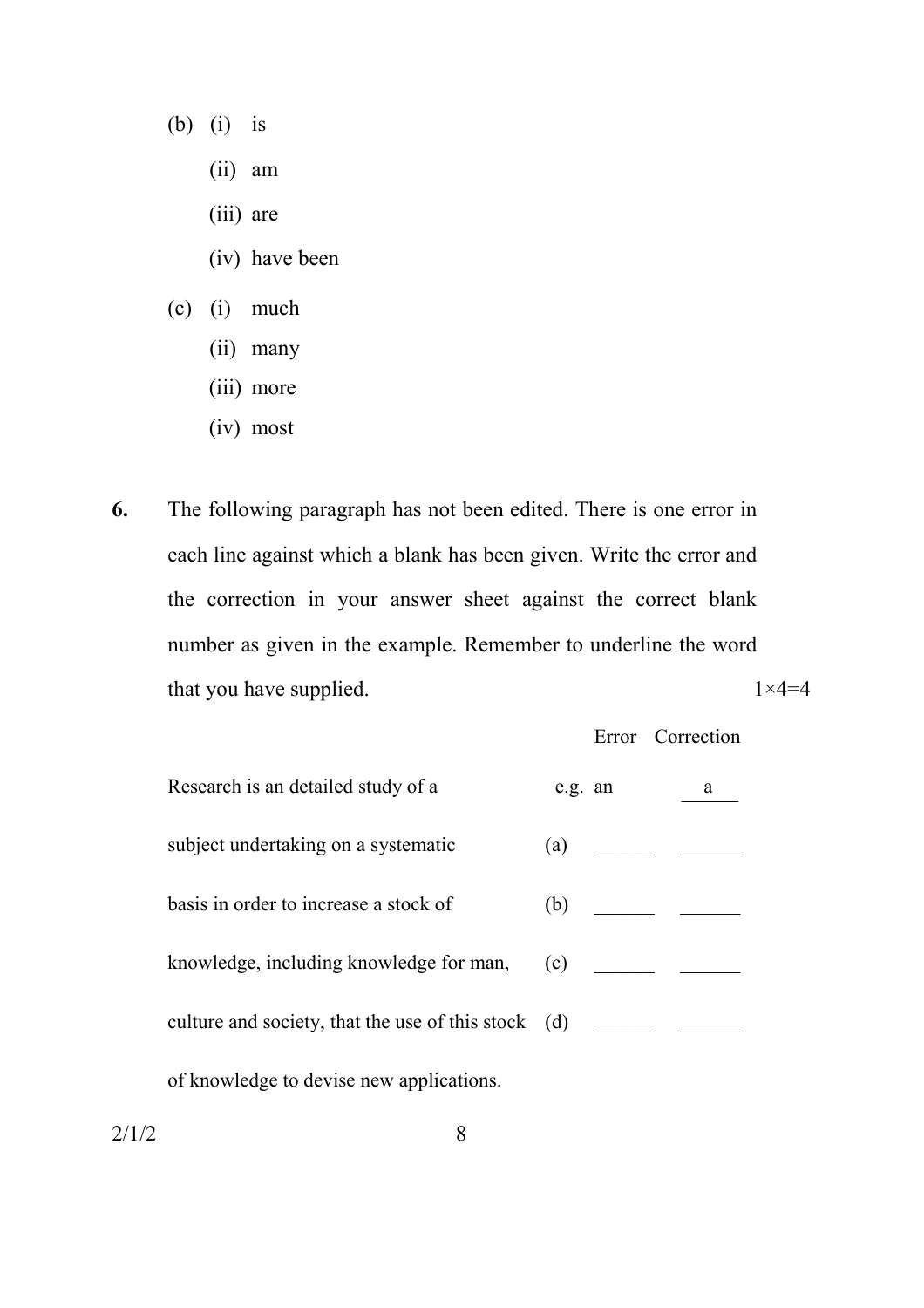**7.** Rearrange the following words and phrases into meaningful sentences.

One example is given below :  $1 \times 3=3$ 

 in / the highest / India has / population / livestock / the world. India has the highest livestock population in the world.

- (a) is / of milk / the country / also / producer / the highest
- (b) is staring / but / at a / major / it / crisis / fodder
- (c) due to / pressure / of / it / is / growing / population on land

### **Section-C**

### **(Literature/Textbooks and Long Reading Text) 25 marks**

**8.** Read the extract given below and answer the questions that follow :  $1 \times 3=3$ 

These meadows aren't worth much to me. They only come to five dessiatins, and are worth perhaps 300 roubles, but I can't stand unfairness. Say what you will, I can't stand unfairness.

- (a) Who speaks the above lines and to whom?
- (b) How much are the meadows worth?
- (c) Find a word in the extract that means 'not based on what is just'.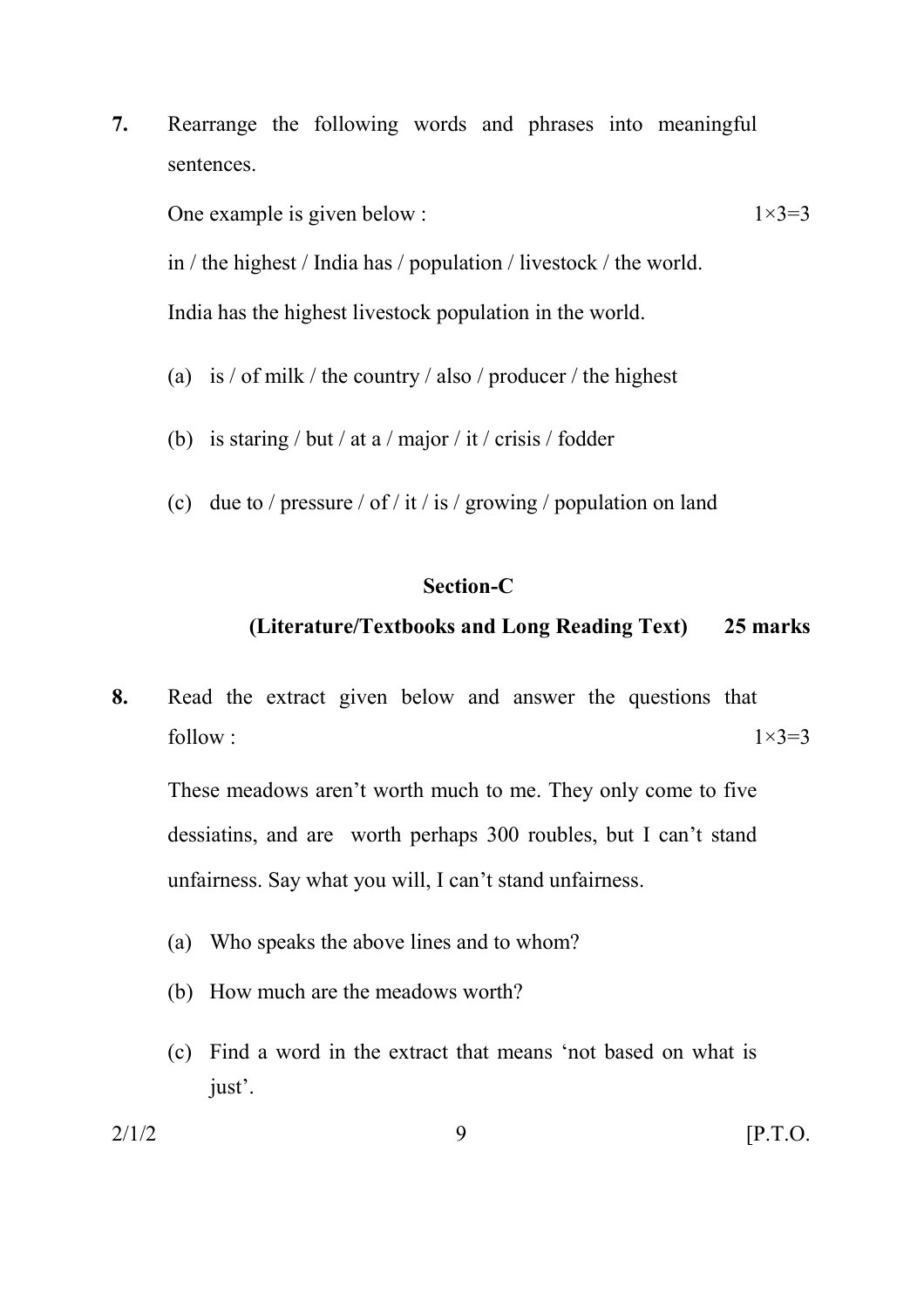I even considered fleeing to my hometown, where I could have been a real lawyer right away, without going through this unpleasant training period.

- (a) Who is 'I'?
- (b) How did 'I' suffer during the training period?
- (c) What does the word, 'fleeing' mean?
- **9.** Answer the following questions in 30-40 words each :  $2 \times 4=8$ 
	- (a) How did Valli react when she saw the dead cow by the roadside?
	- (b) What legends are associated with the origin of tea?
	- (c) What does Noodle tell Think-Tank about the books?
	- (d) Why did Matilda not want to see her rich friends?

#### **10.** Answer the following question in 80-100 words : 4

"The life of mortals in this world is troubled and brief and combined with pain....". With this statement of the Buddha, find out the moral value that Kisa Gotami learnt after the death of her child.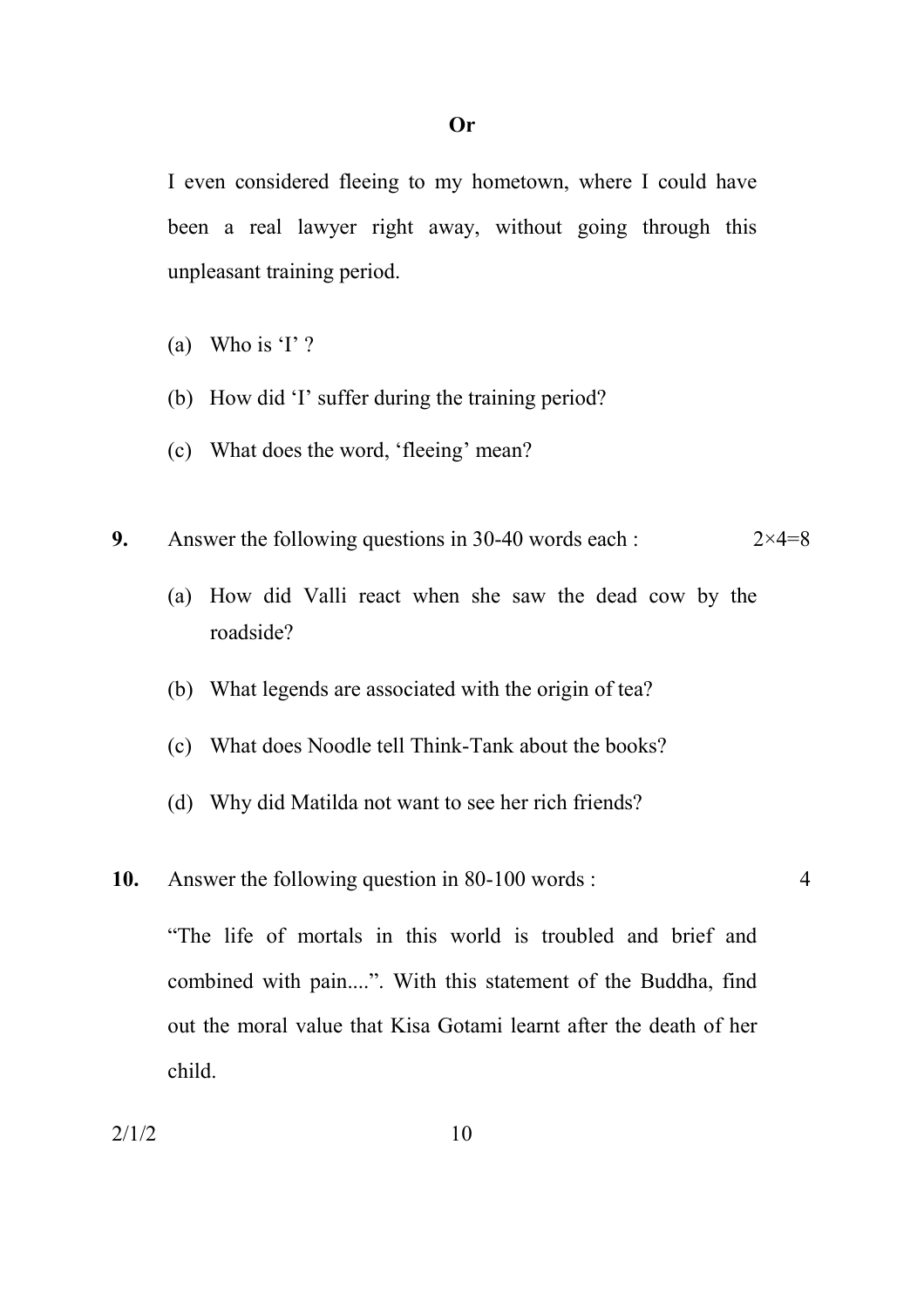"Don't you worry, Pitaji! In your old age I will serve you and mother". Through this statement the narrator wants to highlight the moral values Bholi was imbued with. Based on the reading of the lesson, what made Bholi aware of her rights and how did she use them?

**11.** Answer the following in 150-200 words : 10

Anne Frank's statement, "What one Christian does is his own responsibility, what one Jew does reflects on all Jews" presents not only hatred for the Jews but also their pitiable condition in the world. Comment.

#### **Or**

 Anne's mother never showed her interest in Anne Frank and remained indifferent to her. Describe the character of Anne's mother, Edith Frank in the light of this remark.

#### **Or**

 How did a story book, 'Little Lord Fauntleroy' open a window of knowledge to Helen and help to shape her career?